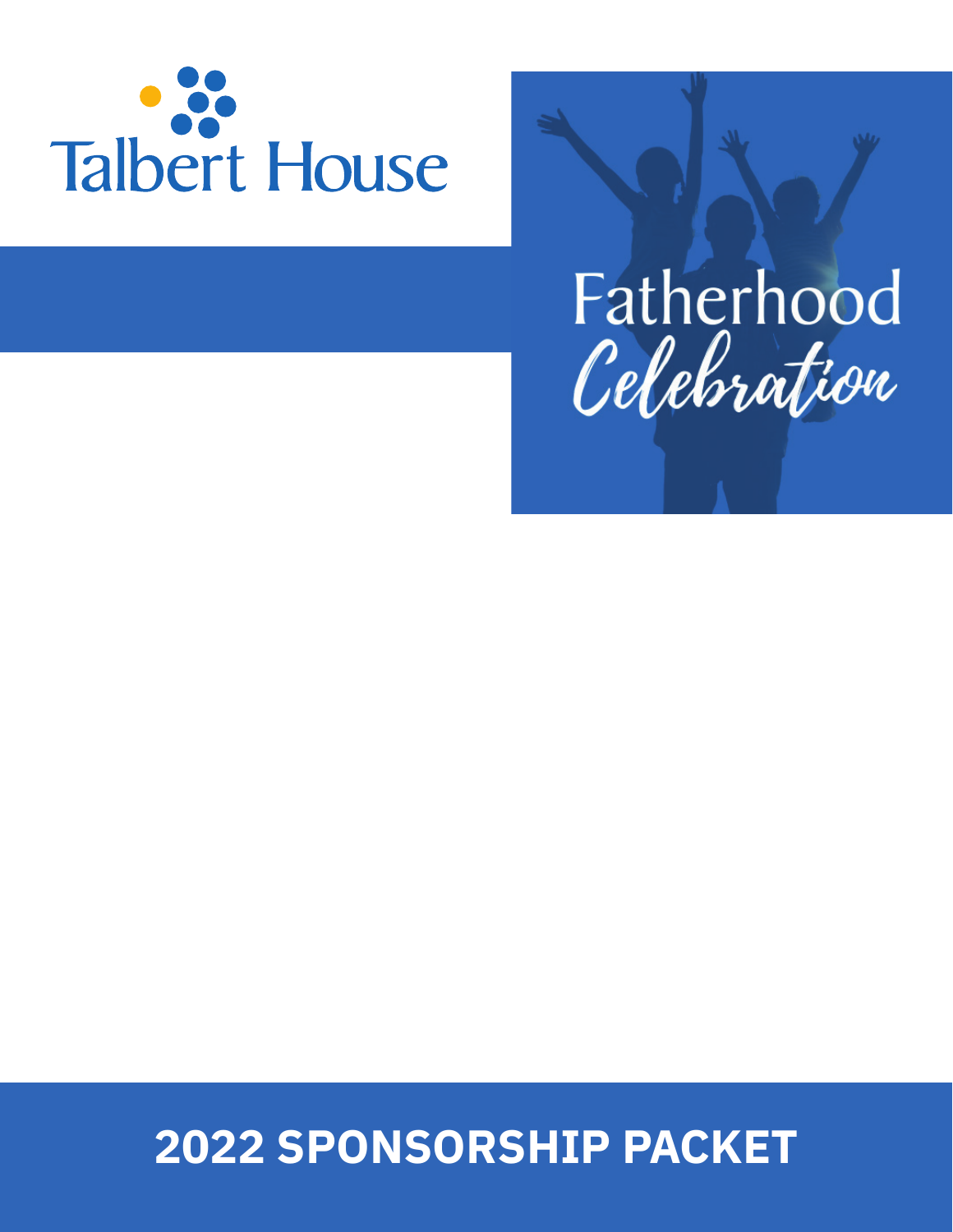

The Fatherhood Project is provided at no cost to participants. The program assists men in their efforts to become responsible, committed and nurturing fathers. As a result, dads strengthen their connection and involvement in the lives of their children.

#### **The Need**

According to the Ohio Commission on Fatherhood, children in father-absent homes are:

- Five times more likely to live in poverty
- Three times more likely to fail in school and/or commit suicide
- Two times more likely to develop behavioral problems, abuse drugs, be abused or neglected and/or involved in crime

#### **Children with involved fathers have:**

- Better cognitive outcomes, even as infants
- Higher self-esteem and less depression as teenagers
- Higher academic achievement
- Lower levels of drug and alcohol use
- Higher levels of empathy and pro-social behavior
- Fewer problems with the judicial system

#### **Watch a video about the Fatherhood Project**



Fatherhood Celebration

# **Thursday, June 2, 2022 4:30 PM - 6:30 PM Cincinnati Ballet 1801 Gilbert Ave, Cincinnati, OH 45202**

Presented by the Hatton Foundation, the Fatherhood Celebration, celebrates fathers and supports Talbert House's Fatherhood Project. Formerly a luncheon, we are moving this year's event to an evening reception at the new Cincinnati Ballet Margaret and Michael Valentine Center for Dance. We hope you will join us for networking, appetizers, drinks and a brief program celebrating our Fathers of the Year.

#### **2022 Fathers of the Year**

Nate Lampley, Partner, Vorys TBD, Fatherhood Project Graduate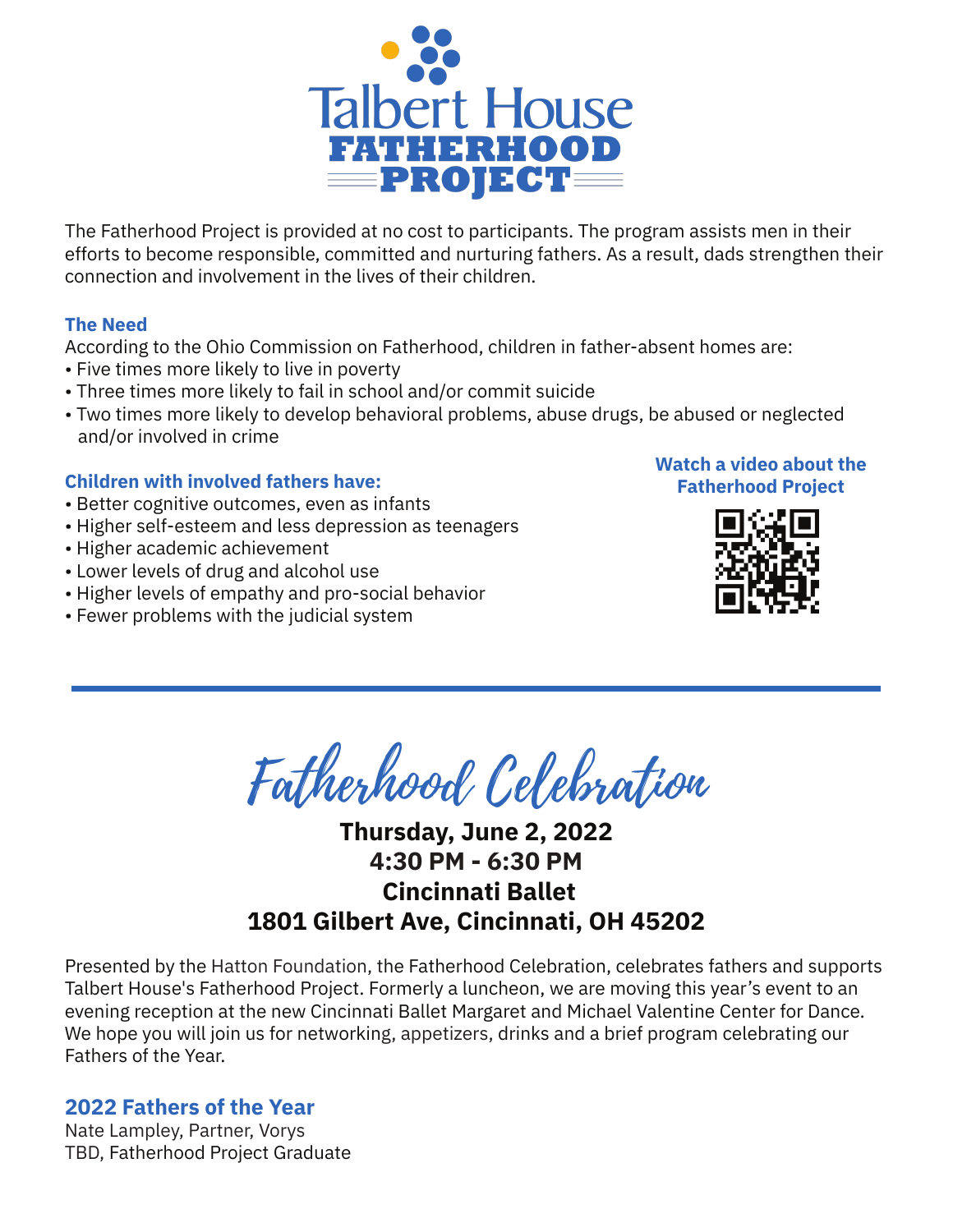

## **CHAMPION - \$10,000**

- Provide 10 fathers with the opportunity to participate in the Fatherhood Project
- Listing on the Talbert House website
- Mention in press releases
- Name recognition or logo at the event
- 10 tickets to the event

## **HERO - \$7,500**

- Provide 7 fathers with the opportunity to participate in the Fatherhood Project
- Listing on the Talbert House website
- Name recognition or logo at the event
- 10 tickets to the event

## **IDOL - \$5,000**

- Provide 5 fathers with the opportunity to participate in the Fatherhood Project
- Listing on the Talbert House website
- Name recognition or logo at the event
- 8 tickets to the event

## **GUARDIAN - \$3,000**

- Provide 2 fathers with the opportunity to participate in the Fatherhood Project
- Listing on the Talbert House website
- Name recognition or logo at the event
- 8 tickets to the event

## **MENTOR - \$1,500**

- Provide 1 father with the opportunity to participate in the Fatherhood Project
- Listing on the Talbert House website
- Name recognition or logo at the event
- 6 tickets to the event

## **ROLE MODEL - \$750**

- Listing on the Talbert House website
- Name recognition or logo at the event
- 4 tickets to the event

**100% of your sponsorship will directly support the Fatherhood Project. thanks to a generous gift by the Hatton Foundation.**